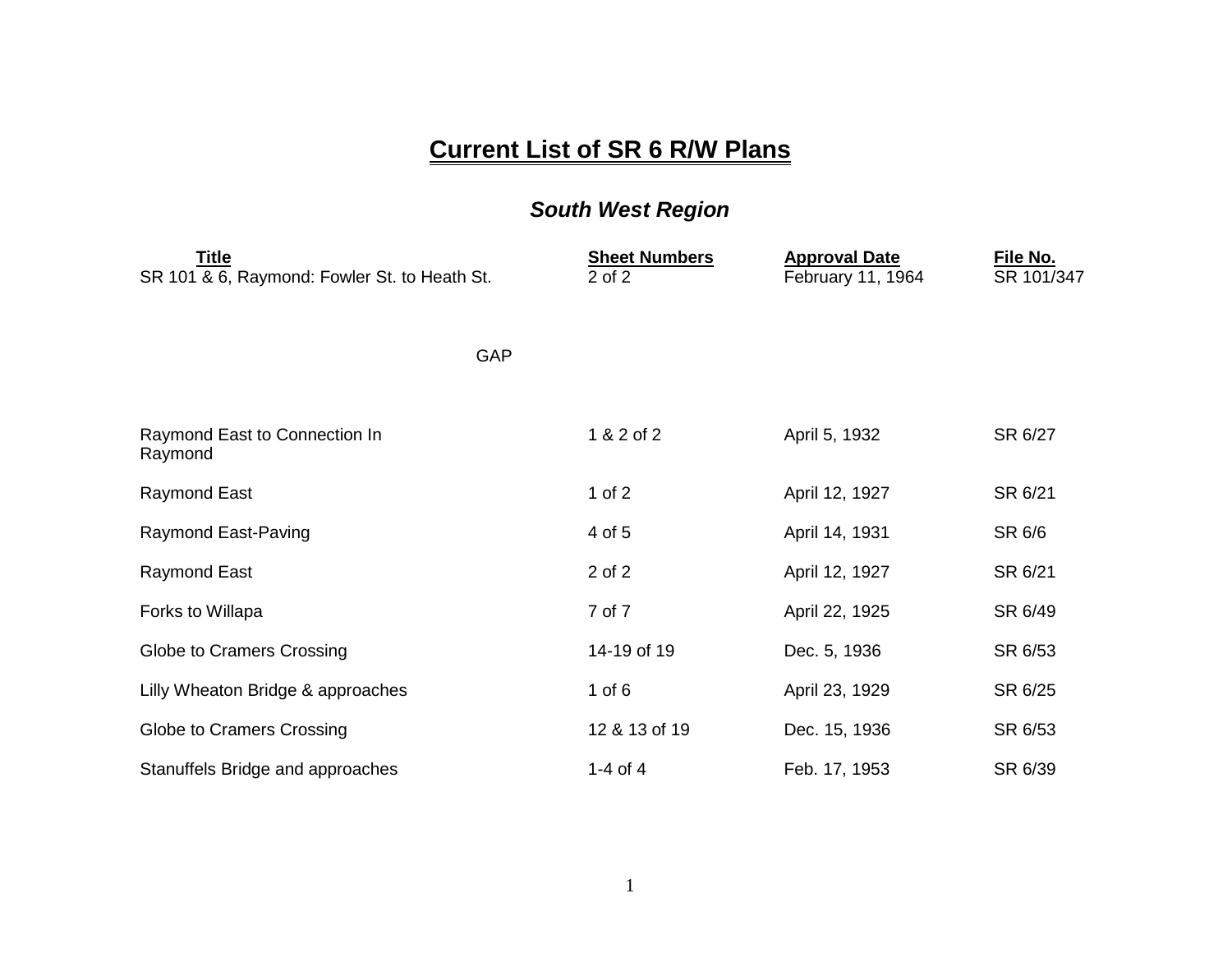| Globe to Cramers Crossing                              |            | 6-11 of 19   | Dec. 15, 1936    | SR 6/53 |
|--------------------------------------------------------|------------|--------------|------------------|---------|
| Willapa River Bridge & Approved                        |            | $1-3$ of $3$ | Oct. 16, 1956    | SR 6/41 |
|                                                        |            |              |                  |         |
|                                                        | GAP        |              |                  |         |
|                                                        |            |              |                  |         |
| Globe to Cramers Crossing                              |            | 3-5 of 19    | Dec. 15, 1936    | SR 6/53 |
| Globe to Frances                                       |            | $1-3$ of $3$ | April 25, 1961   | SR 6/43 |
| Pe Ell to Holcomb                                      |            | 1-4 of $4$   | July 7, 1942     | SR 6/36 |
|                                                        |            |              |                  |         |
|                                                        | <b>GAP</b> |              |                  |         |
|                                                        |            |              |                  |         |
| Frances Vicinity O'King                                |            | $1$ of $1$   | April 8, 1949    | SR 6/36 |
| <b>Pluvius Westerly</b>                                |            | $1-3$ of $3$ | February 3, 1959 | SR 6/45 |
| <b>Walville to Pluvius</b>                             |            | $1-3$ of $3$ | March 1, 1928    | SR 6/24 |
| <b>McCormick to Walville</b>                           |            | 1 & 2 of 2   | April 10, 1929   | SR 6/65 |
| <b>McCormick to Walville</b>                           |            | Unnumbered   | Sept. 13, 1924   | SR 6/15 |
| Sec. 1 Beam Road to Pe Ell<br>Sec. 2 Pe Ell to Pluvius |            | 1 & 2 of 3   | May 27, 1949     | SR 6/37 |